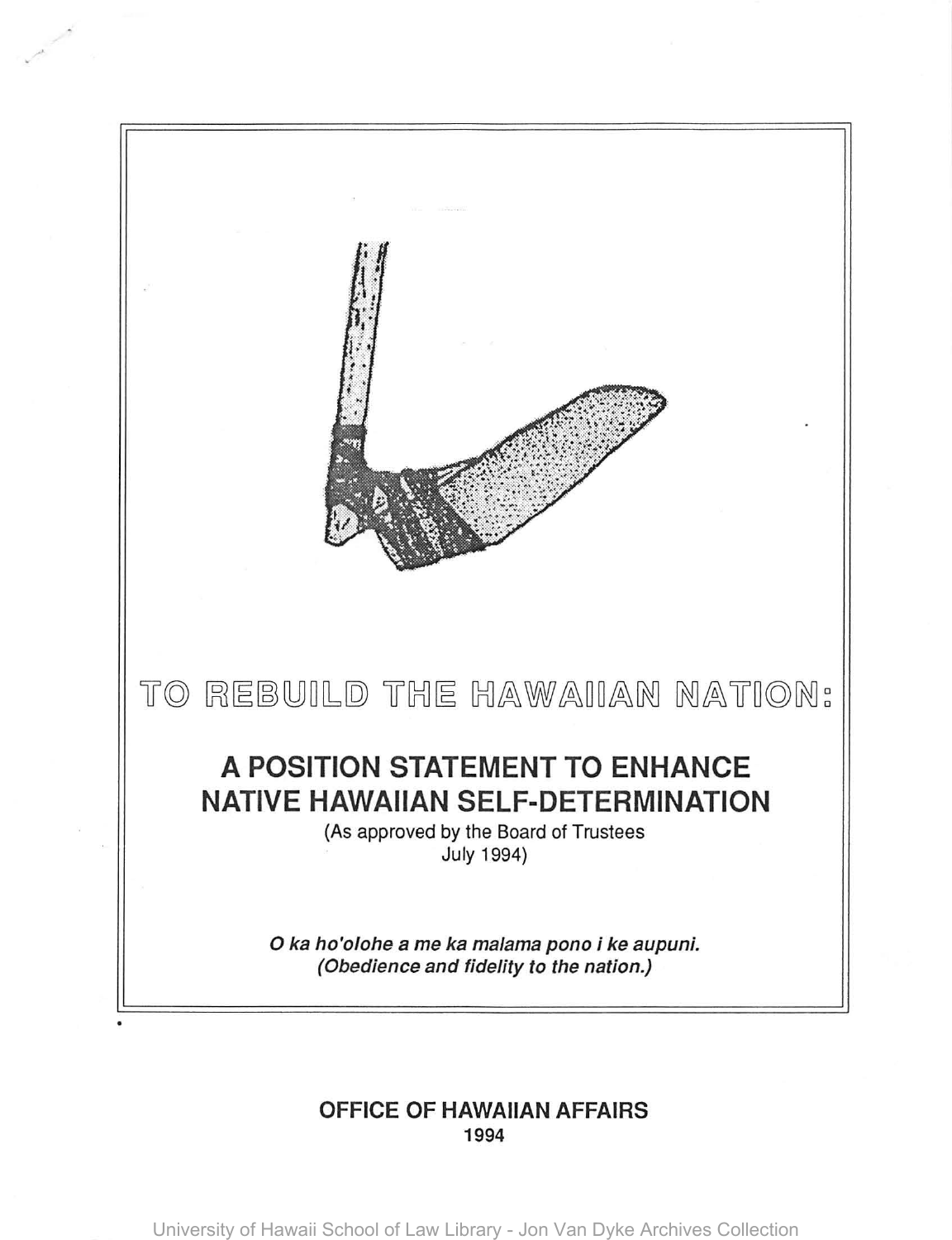## POSITION STATEMENT: Regarding Native Hawaiian Self·Determination And the Role of the Office of Hawaiian Affairs

,

•

Introduction. Since 1989, the Office of Hawaiian Affairs has formally endorsed and advocated for the restoration and recognition of a self-determined Native Hawaiian government.

Significant progress has made to create educational and pOlitical mechanisms for the fullest exploration of self-governance options possible to the Hawaiian people. In particular. the establishment of Hui Na'auao and the Hawaiian Sovereignty Advisory Commission (now the Hawaiian Elections Council) have nutured this opportunity of. choice.

Statement. To further enhance the self-determination of the Native Hawaiian people and to more fully meet OHA's responsibilities to work for the betterment of Native Hawaiian people, the Board of Trustees hereby adopts and affirms this position statement to support and secure formal acknowledgment and recognition of:

## 1. The unique status the Native Hawaiian people bear to the other nations of the world, the United States and the State of Hawaii; and

2. To foster the re-establishment of an indigenous, self-determined Native Hawaiian government by providing information related to the governmental options available within the framework of appropriate International charters, treaties and laws (international models); available within the constitution and laws of the United States (nation within a nation models); and the constitution and laws of the State of Hawaii (state within a state models).

It is the intent of this position statement to create the framework for future OHA programs and projects to assist and effectuate the re-establishment of the Native Hawaiian government by:

1. Promoting and enhancing Native Hawaiian and public understanding and support for the inherent Native Hawaiian right of sovereignty;

2. Strengthening and providing for informed self-determination by the Native Hawaiian people;

3. Researching and developing the base of information necessary to a fair presentation of options and possible models of Native Hawaiian selfgovernment;